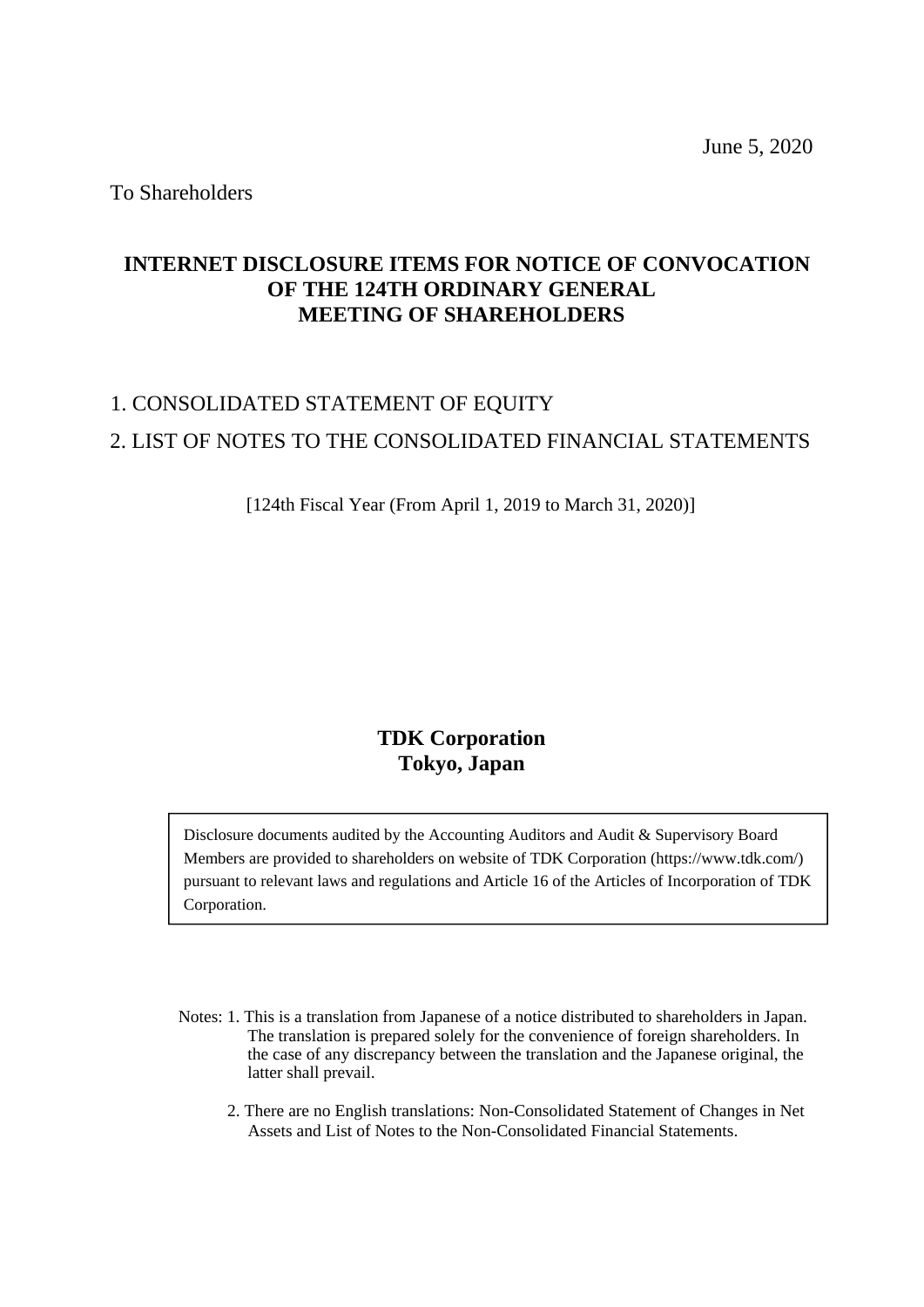# CONSOLIDATED STATEMENT OF EQUITY

(prepared in accordance with U.S. GAAP)

From: April l, 2019

# To: March 31, 2020

(¥ in millions)

|                                                           | Common<br>stock | Additional<br>paid-in capital | Legal<br>reserve | Retained<br>earnings | Accumulated<br>other<br>comprehensive<br>income (loss) |
|-----------------------------------------------------------|-----------------|-------------------------------|------------------|----------------------|--------------------------------------------------------|
| Balance as of beginning of period                         | 32,641          | 5,958                         | 44,436           | 935,649              | (124, 435)                                             |
| Equity transaction of consolidated subsidiaries and other |                 | (4,079)                       |                  |                      | (19)                                                   |
| Cash dividends                                            |                 |                               |                  | (21, 471)            |                                                        |
| Transferred to legal reserve                              |                 |                               | 818              | (818)                |                                                        |
| Comprehensive income                                      |                 |                               |                  |                      |                                                        |
| Net income                                                |                 |                               |                  | 57,780               |                                                        |
| Foreign currency translation adjustments                  |                 |                               |                  |                      | (45, 445)                                              |
| Pension liability adjustments                             |                 |                               |                  |                      | (20,069)                                               |
| Net unrealized gains (losses) on securities               |                 |                               |                  |                      | (87)                                                   |
| Total comprehensive income (loss)                         |                 |                               |                  |                      |                                                        |
| Acquisition of treasury stock                             |                 |                               |                  |                      |                                                        |
| Compensation expenses related to stock options            |                 | 33                            |                  |                      |                                                        |
| Exercise of stock option                                  |                 | (129)                         |                  |                      |                                                        |
| Balance as of end of period                               | 32,641          | 1,783                         | 45,254           | 971,140              | (190, 055)                                             |

|                                                           | Treasury<br>stock | <b>Total TDK</b><br>Stockholders'<br>equity | Non<br>controlling<br>interests | Total equity |
|-----------------------------------------------------------|-------------------|---------------------------------------------|---------------------------------|--------------|
| Balance as of beginning of period                         | (16,959)          | 877,290                                     | 6,466                           | 883,756      |
| Equity transaction of consolidated subsidiaries and other |                   | (4,098)                                     | (896)                           | (4,994)      |
| Cash dividends                                            |                   | (21, 471)                                   | (105)                           | (21, 576)    |
| Transferred to legal reserve                              |                   |                                             |                                 |              |
| Comprehensive income                                      |                   |                                             |                                 |              |
| Net income                                                |                   | 57,780                                      | (623)                           | 57,157       |
| Foreign currency translation adjustments                  |                   | (45, 445)                                   | (239)                           | (45, 684)    |
| Pension liability adjustments                             |                   | (20,069)                                    | 4                               | (20,065)     |
| Net unrealized gains (losses) on securities               |                   | (87)                                        |                                 | (87)         |
| Total comprehensive income (loss)                         |                   | (7,821)                                     | (858)                           | (8,679)      |
| Acquisition of treasury stock                             | (5)               | (5)                                         |                                 | (5)          |
| Compensation expenses related to stock options            |                   | 33                                          |                                 | 33           |
| Exercise of stock option                                  | 158               | 29                                          |                                 | 29           |
| Balance as of end of period                               | (16,806)          | 843,957                                     | 4,607                           | 848,564      |

Note: Amounts less than ¥1 million have been rounded to the nearest unit.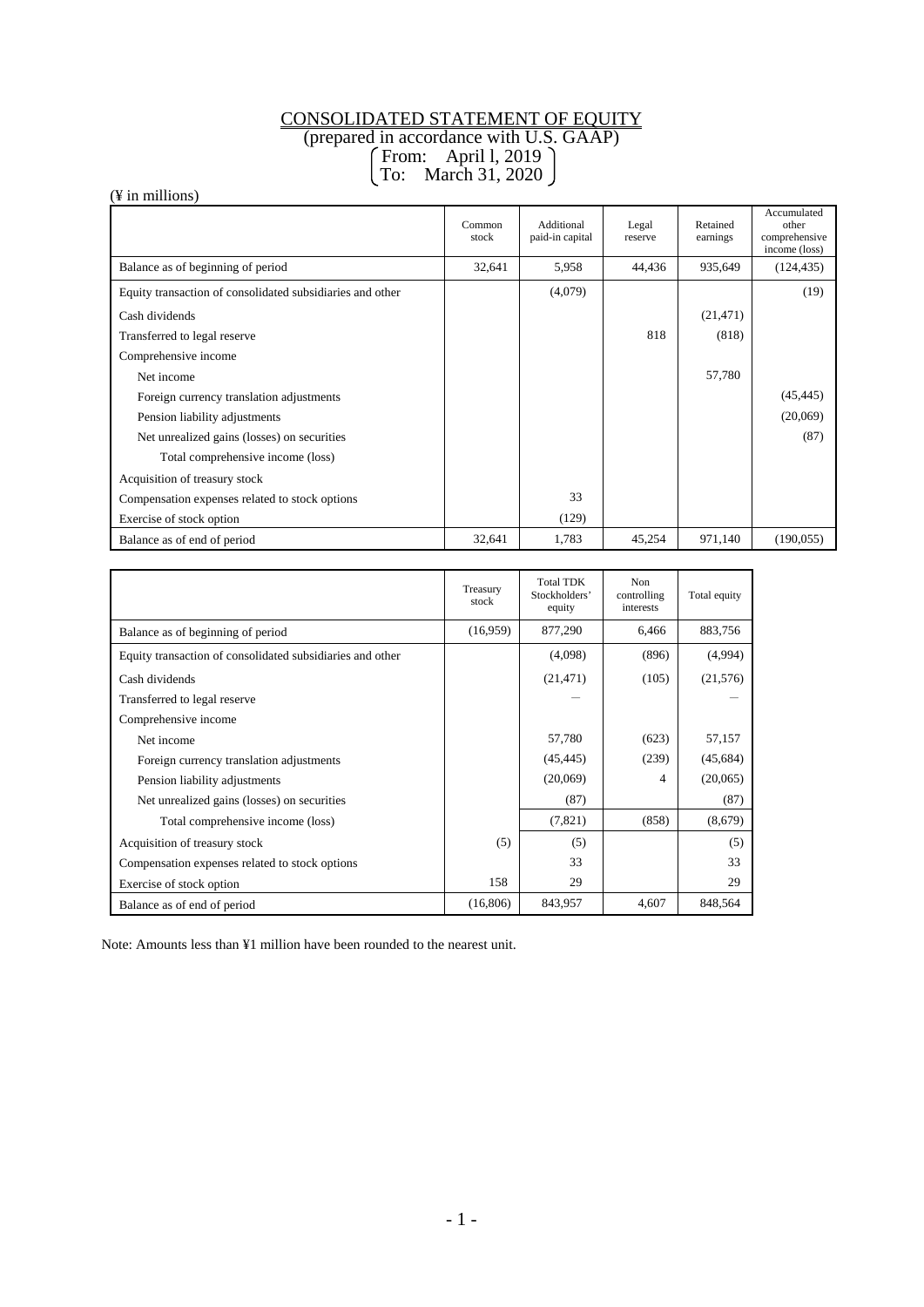# **NOTES TO CONSOLIDATED FINANCIAL STATEMENTS**

## **[Important Matters for Preparation of Consolidated Financial Statements]**

#### **1. Matters Concerning Scope of Consolidation**

| Number of consolidated subsidiaries:<br>Name of major consolidated subsidiaries: | 141<br>TDK-Lambda Corporation<br><b>TDK</b> Akita Corporation<br>SAE Magnetics (Hong Kong) Limited<br>TDK U.S.A. Corporation<br>TDK Europe S.A.<br><b>TDK Electronics AG</b><br>Amperex Technology Limited<br>InvenSense, Inc. |
|----------------------------------------------------------------------------------|--------------------------------------------------------------------------------------------------------------------------------------------------------------------------------------------------------------------------------|
|                                                                                  |                                                                                                                                                                                                                                |

#### **2. Matters Concerning Equity-Method**

Number of Equity-method affiliates: 5<br>Name of a principal Equity-method affiliate: TODA KOGYO Co. Name of a principal Equity-method affiliate: Semiconductor Energy Laboratory Co., Ltd.

#### **3. Significant Accounting Policies**

#### **(1) Standards for preparation of consolidated financial statements:**

TDK Corporation (the "Company")'s consolidated financial statements are prepared based on accounting standards generally accepted in the United States ("US GAAP"), pursuant to the provisions of Article 120-3, Paragraph 1 of the Ordinance of Companies Accounting of Japan. However, some accounting description and notes required by US GAAP have been omitted herein in conformity with the second sentence of Article 120, Paragraph 1 of the same Ordinance, which is applied mutatis mutandis pursuant to Article 120-3, Paragraph 3 of the same Ordinance.

### **(2) Valuation standards and methods for inventories:**

Products and works in process are valued at the lower of cost or market mainly using a periodic average method, and raw materials and supplies are valued at the lower of cost or market mainly using a moving-average cost method.

#### **(3) Valuation standards and methods for securities:**

The Accounting Standards Codification ("ASC") 320, "Investments-Debt Securities" and ASC 321 "Investments-Equity Securities" issued by the U.S. Financial Accounting Standards Board ("FASB") are applied.

| Equity securities: | In principle, equity securities excluding investments in<br>consolidated subsidiaries and affiliates are measured at fair<br>value and the changes in its fair value are recognized in the<br>consolidated statements of income. The cost of securities sold<br>is primarily calculated by the moving-average method. |
|--------------------|-----------------------------------------------------------------------------------------------------------------------------------------------------------------------------------------------------------------------------------------------------------------------------------------------------------------------|
| Debt securities:   | Debt securities are classified as available-for-sale securities<br>and measured at fair value. Net unrealized gains (losses) are<br>charged or credited directly to other comprehensive income<br>(loss). The cost of securities sold is primarily calculated by the<br>moving-average method.                        |

### **(4) Method for depreciating net property, plant and equipment:**

Depreciations of property, plants and equipment are computed by the straight-line method.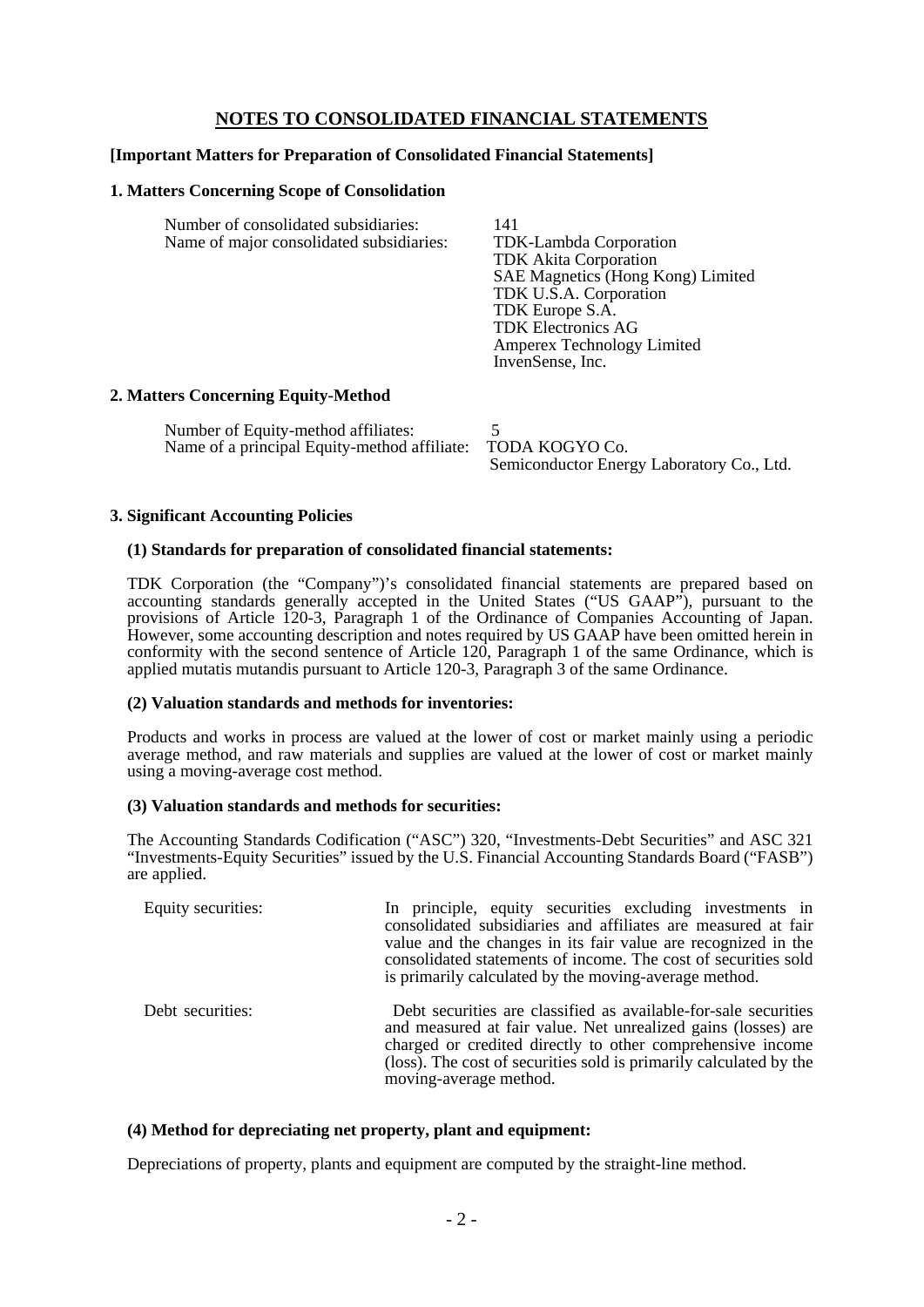#### **(5) Goodwill and other intangible assets:**

Goodwill is not amortized, but instead is tested for impairment at least annually, except for a case in which it is not more likely than not that the fair value of a reporting unit is less than its carrying amount. The test is conducted more frequently if certain indicators arise.

Intangible assets determined to have indefinite useful lives are not amortized, but instead are tested for impairment annually except for a case in which it is not more likely than not that the fair value of an indefinite-lived intangible asset is less than its carrying amount. The test is conducted more frequently if certain indicators arise, until the useful life is determined to no longer be indefinite. Intangible assets with finite useful lives are amortized over their respective estimated useful lives. The amortization is computed by the straight-line method.

#### **(6) Derivative financial instruments:**

TDK group ("TDK") applies ASC 815 ("Derivatives and Hedging"), and all derivatives held by TDK are recognized on the consolidated balance sheets at fair value. The accounting treatment of subsequent changes in the fair value depends on their use, and whether they qualify as effective "hedges" for accounting purposes. Derivatives that are not hedges must be adjusted to fair value through the consolidated statement of income. If a derivative is a hedge, then depending on its nature, changes in its fair value will be either offset against changes in the fair value of hedged assets or liabilities through the consolidated statement of income, or recorded in other comprehensive income (loss).

If a derivative is used as a hedge of a net investment in a foreign operation, the entire change in its fair value is recorded in the foreign currency translation adjustments account within other comprehensive income (loss).

#### **(7) Accounting basis of principal allowances:**

Allowance for doubtful receivables:

TDK recognizes an allowance for doubtful receivable that is based on an uncollectible amount estimated in consideration of the historical bad debt ratio of receivable in general and in consideration of individual possibility of collection with respect to specific doubtful receivables.

Retirement and severance benefits:

For the future payment of retirement and severance benefits to employees, TDK recognizes an amount based on projected benefit obligations and the fair value of plan assets as of March 31, 2020, in accordance with ASC 715, "Compensation-Retirement Benefits."

Prior service costs of employees are amortized using the straight-line method over the average remaining service period of employees.

With respect to actuarial net losses, the part exceeding the amount equivalent to 10% of projected benefit obligations or the fair value of plan assets as of the beginning of the fiscal year concerned, whichever is larger, is amortized using the straight-line method over the average remaining service period of employees.

#### **(8) Accounting method of consumption tax, etc.:**

Consumption taxes are accounted using tax exclusion method.

#### **(9) Taxes:**

Income taxes are accounted for under the asset and liability method. Deferred tax assets and liabilities are recognized for the estimated future tax consequences attributable to differences between the financial statement carrying amounts of existing assets and liabilities and their respective tax bases and operating loss and tax credit carry forwards.

The financial statement impact of tax positions is recognized when it is more likely than not that the tax positions will be sustained upon examination by the tax authorities. Benefits from tax positions are measured at the largest amount of benefit that is greater than 50% likely of being realized upon settlement with the taxing authorities.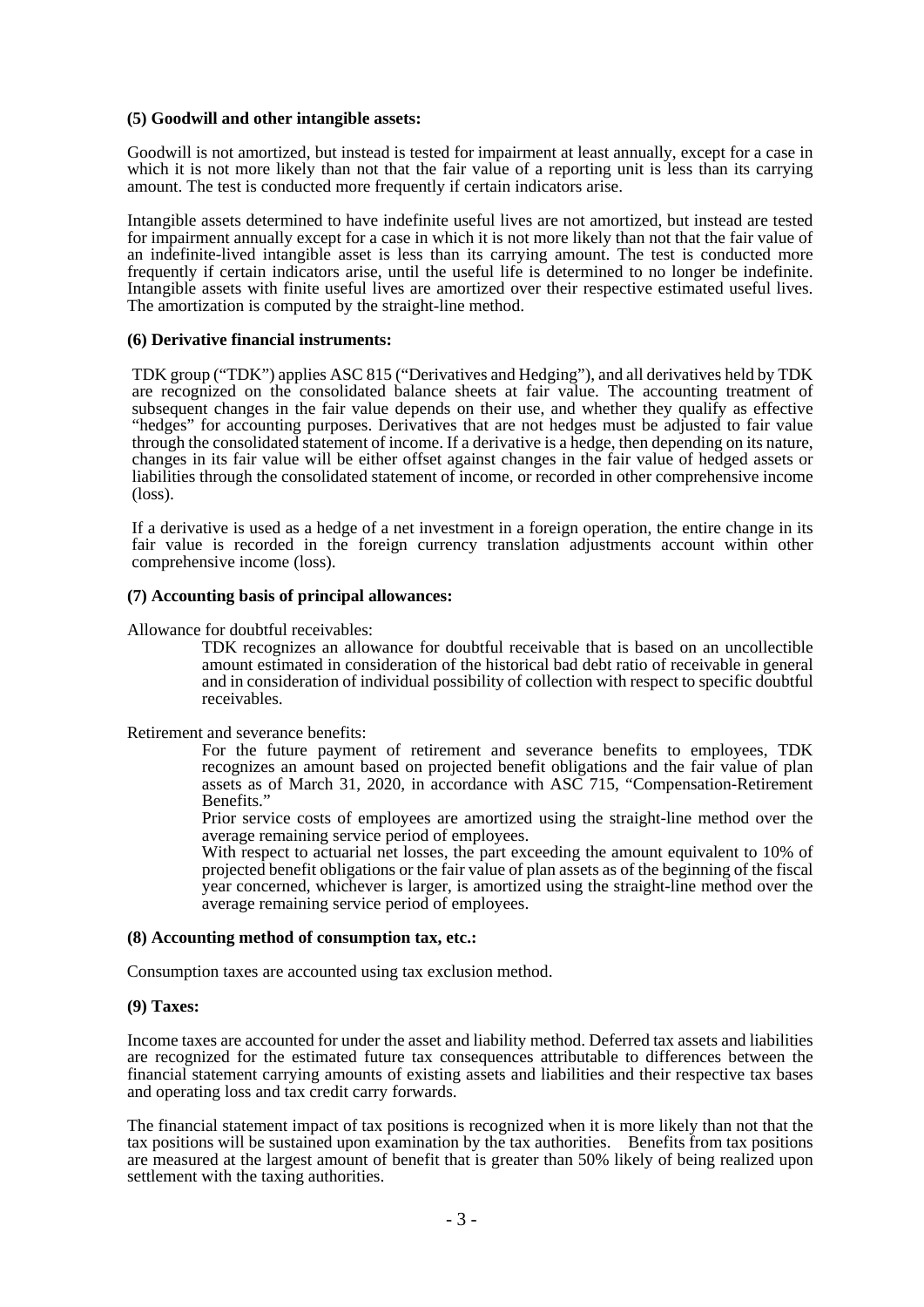# **4. Adoption of new accounting standards:**

# **(1) Leases:**

In February 2016, the Financial Accounting Standards Board ("FASB") issued Accounting Standards Update ("ASU") 2016-02 "Leases (Topic 842)".

This ASU requires lessees to recognize most leases on their consolidated balance sheets but recognize expenses on their consolidated statements of income in a manner similar to the previous standard. Additionally, this ASU expands qualitative and quantitative disclosures related to leases. TDK adopted this ASU from April 1, 2019. TDK applied the package of practical expedients that allows us not to reassess whether any existing contracts at or expired contracts prior to the adoption date are or contain leases, lease classification and whether any initial direct costs qualify for capitalization, to use hindsight in determining the lease term and in assessing impairment of the right-of-use assets, in addition to applying the short term lease exception. TDK also adopted the transition method which no restatement of comparative periods and no reassessment of land easements not previously accounted for as a lease that exist at or expired prior to the adoption date are required. The right-of-use assets of operating leases and operating lease obligations recognized at April 1, 2019 was ¥38,016 million and ¥35,690 million, respectively and are included in assets and liabilities in the accompanying consolidated balance sheets.

The adoption of this ASU did not have a material impact on TDK's results of operations.

### **(2) Targeted Improvements to Accounting for Hedging Activities:**

In August 2017, FASB issued ASU 2017-12 "Derivatives and Hedging (Topic 815): Targeted Improvements to Accounting for Hedging Activities". This ASU amends existing standard to simplify the application of hedge accounting in certain situations and enables an entity to better portray the economic results of an entity's risk management activities in its financial statements. This ASU eliminates the requirement to separately measure and report hedge ineffectiveness, and requires an entity to present the earnings effect of the hedging instrument in the same line item of the consolidated statements of income in which the earnings effect of the hedged item is reported. TDK adopted this ASU from April 1, 2019.

The adoption of this ASU did not have a material impact on TDK's results of operations and financial position.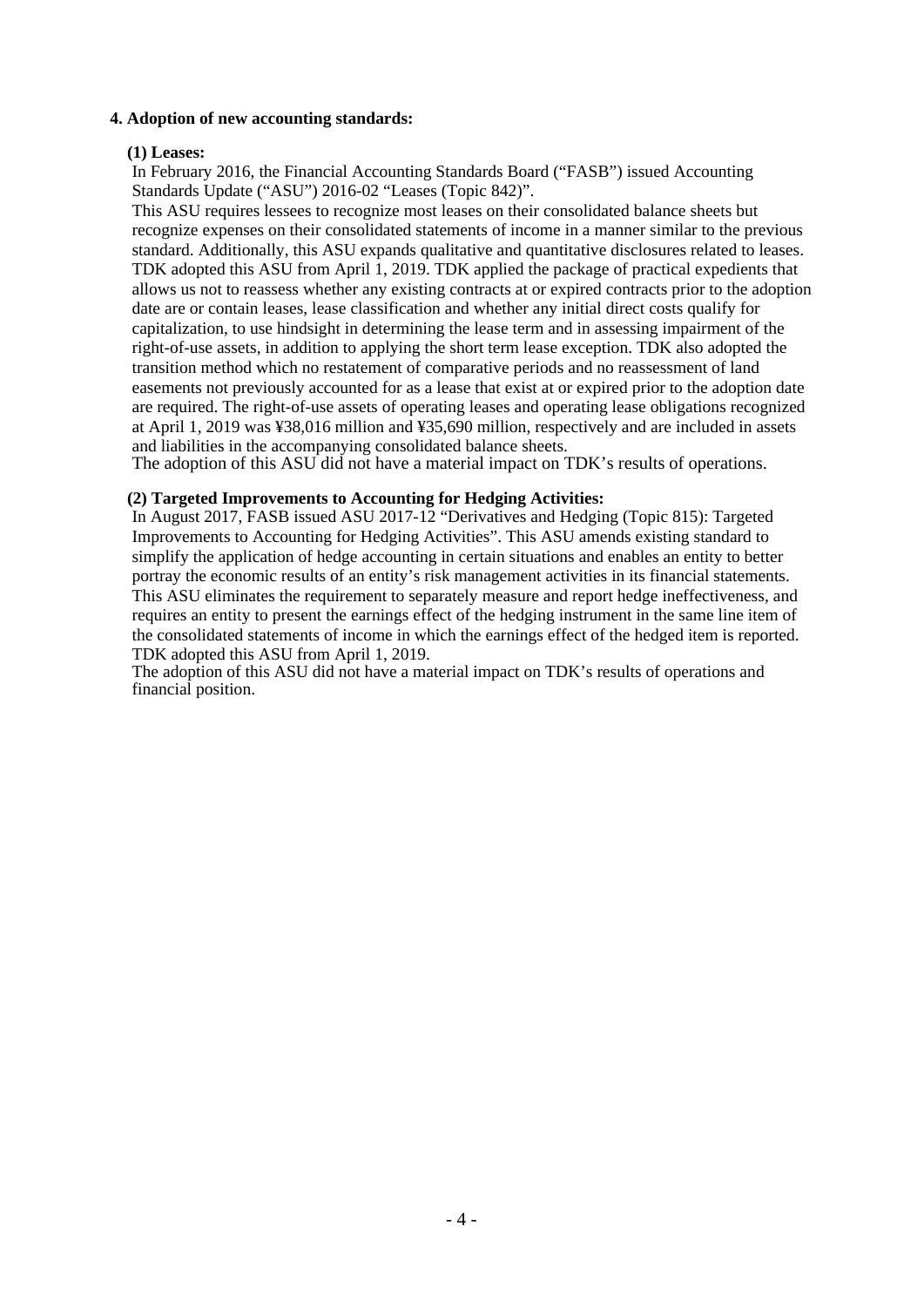# **[Notes to Consolidated Balance Sheet]**

| 1. Allowance for doubtful receivables:                         | $\text{\textsterling}1,720$ million                      |
|----------------------------------------------------------------|----------------------------------------------------------|
| 2. Accumulated depreciation of property, plants and equipment: | $\text{\textsterling}812,\text{\textsterling}77$ million |

- 3. Accumulated other comprehensive income (loss) includes foreign currency translation adjustments, pension liability adjustments and net unrealized gains (losses) on securities.
- 4. Assets pledged as collateral:

TDK has pledged net property, plants and equipment amounting to ¥81 million as collateral for lease obligations amounting to ¥6 million and time deposit amounting to ¥107 million as guarantee deposit for import duties amounting to ¥107 million.

5. Contingent liabilities:

TDK provides guarantees to third parties on bank loans of its employees. The guarantees on behalf of the employees are made for their housing loans. The maximum amount of undiscounted payments TDK would have to make in the event of default as of March 31, 2020 is ¥469 million. Several claims against TDK are pending. Claims include class action raised in United States of America and Canada for violation of antitrust law and damage suit raised by a customer; both cases are associated with HDD suspension assemblies. For these claims, it is not possible to make a reasonable estimate of impact at this time. In the opinion of TDK management, any additional liability not currently provided for will not materially affect the consolidated financial position or

result of operations of TDK.

# **[Notes to Consolidated Statements of Income]**

| Following is breakdown of Other operating expense (income) |                               |
|------------------------------------------------------------|-------------------------------|
| Gain on business transfer:                                 | $\frac{1}{2}$ (2,910) million |
| Impairment loss on Long-lived assets:                      | $418,592$ million             |
| [Note to Per-Share Data]                                   |                               |

| Net income attributable to TDK:                                                                                                                                               |                                                                           |
|-------------------------------------------------------------------------------------------------------------------------------------------------------------------------------|---------------------------------------------------------------------------|
| Basic:                                                                                                                                                                        | ¥57,780 million                                                           |
| Diluted:                                                                                                                                                                      | ¥57,780 million                                                           |
| Weighted average common shares outstanding – Basic:<br>Incremental shares arising from the exercise of stock option:<br>Weighted average common shares outstanding – Diluted: | 126,305 thousand shares<br>284 thousand shares<br>126,589 thousand shares |
| Net income attributable to TDK per share:                                                                                                                                     |                                                                           |
| Basic:                                                                                                                                                                        | ¥457.47                                                                   |
| Diluted:                                                                                                                                                                      | ¥456.44                                                                   |
| TDK stockholders' equity per share:                                                                                                                                           | ¥6,681.15                                                                 |
| Total number of issued common shares outstanding:                                                                                                                             | 129,590 thousand shares                                                   |
| Number of common shares of treasury stock:                                                                                                                                    | 3,271 thousand shares                                                     |
| Issued number of common shares that are used in                                                                                                                               |                                                                           |
| calculating TDK stockholders' equity per share:                                                                                                                               | 126,319 thousand shares                                                   |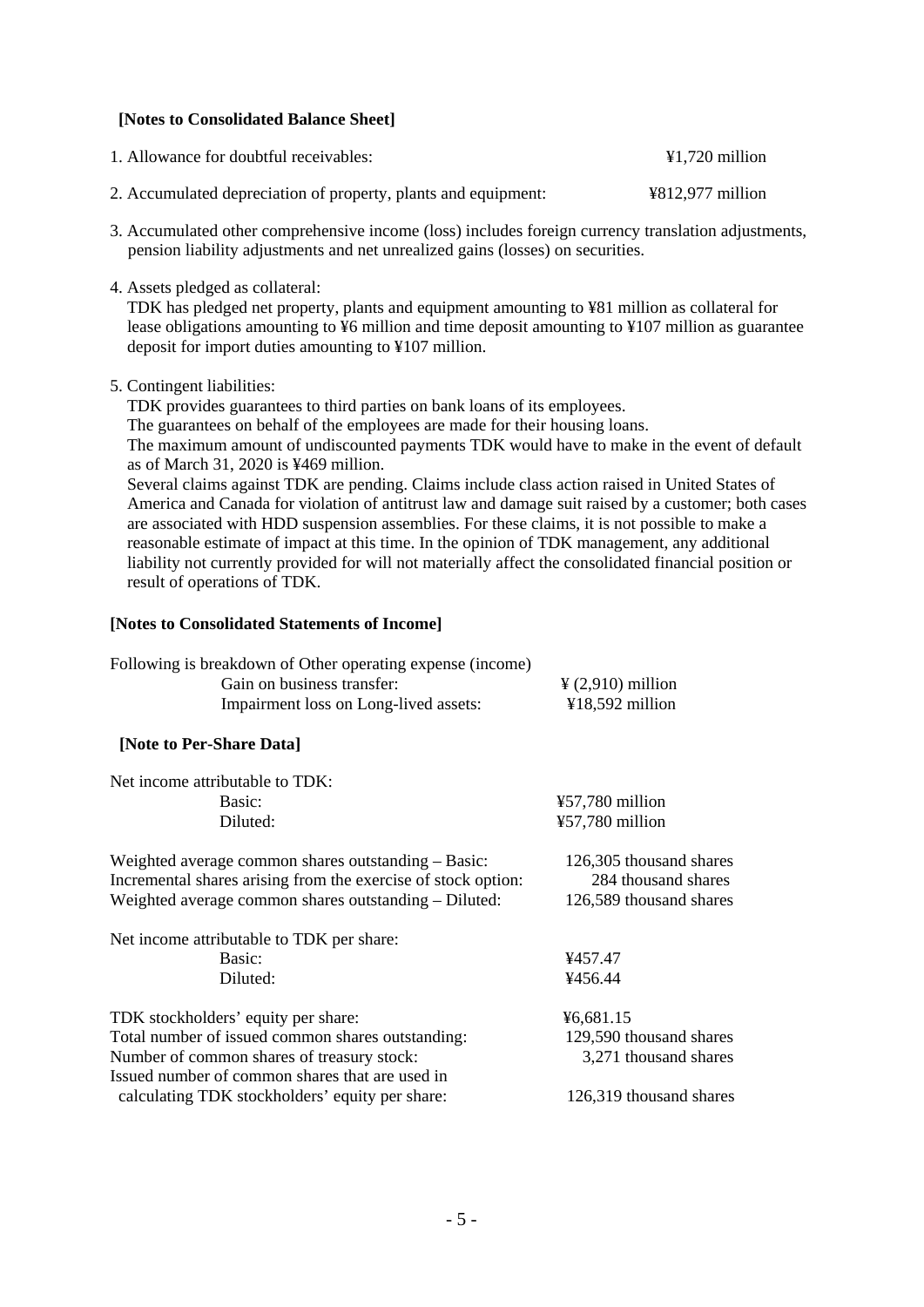#### **[Notes regarding Financial Instruments]**

TDK recognizes cash, etc. (cash, deposits with banks, short-term investments and marketable securities) as liquid funds, and basically invests them on a short-term basis in safe investments.

Furthermore, TDK works to maintain liquidity at a level of at least 2 months of consolidated net sales, and procures funds through short and long-term borrowings from financial institutions and the issuance of straight bonds, depending on the use of the funds.

TDK borrows funds on floating or fixed interest rates and interest payments reflect economic conditions.

Customer credit risk related to trade receivables is properly assessed based on the credit management standards of the Company.

Many of the investments in securities are publicly listed shares, and their fair value is revaluated every quarter.

Regarding derivative financial instruments, TDK uses forward foreign exchange contracts, nondeliverable forward contracts (NDF), currency swap contracts and currency option contracts in order to offset foreign exchange gain (loss) mainly arising from foreign-currency denominated assets and liabilities and forecasted transactions. TDK uses interest rate swap contracts in order to control the fluctuation risks of interest rates. Also, TDK uses commodity forward contracts in order to control the fluctuation risk of raw material prices.

The following methods and assumptions were used to estimate the fair value of financial instruments in cases for which it is practicable.

(1) Cash and cash equivalents, short-term investments, trade receivables, other current assets, shortterm debt, trade payables, accrued expenses, income tax payables and other current liabilities

Except for derivative financial instruments, the carrying amount approximates fair value because of the short maturity of these instruments.

(2) Marketable securities and investments in securities, other assets

The fair values of marketable securities and investments in securities are primarily estimated based on quoted market prices for these instruments. The fair value of long-term loan, which is included in other assets, is estimated based on the amount of future cash flows associated with the instrument discounted using the current lending rate for a similar loan of comparable maturity, or based on the quoted market prices for the same or similar issues.

#### (3) Long-term debt

The fair value of TDK's long-term debt is estimated based on the amount of future cash flows associated with the instrument discounted using TDK's current borrowing rate for a similar debt of comparable maturity, or based on the quoted market prices for the same or similar issues.

The carrying amounts and estimated fair values of TDK's financial instruments as of March 31, 2020 were as follows.

|                                            |                 | $(\frac{1}{2}$ in millions) |
|--------------------------------------------|-----------------|-----------------------------|
|                                            | Carrying amount | Estimated fair value        |
| Assets:                                    |                 |                             |
| Marketable securities                      | 56              | 56                          |
| Investments in securities and other assets | 32,771          | 32,771                      |
| Liability:                                 |                 |                             |
| Long-term debt, including current portion  |                 |                             |
| (excluding lease obligations)              | (202, 207)      | (202, 389)                  |
|                                            |                 |                             |